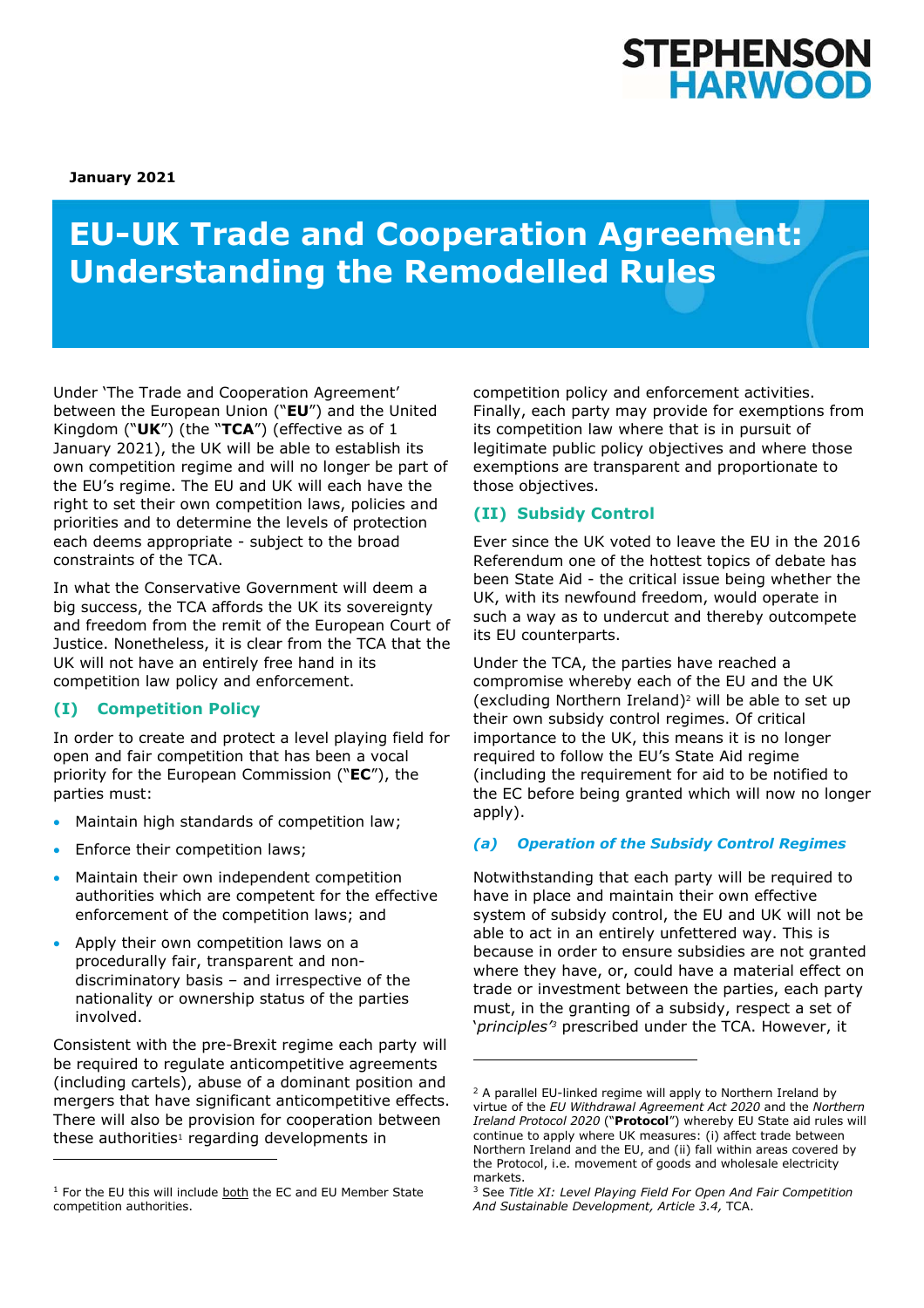will be for each party to determine how these principles will be implemented in their own domestic laws.

Broadly, the *principles* require that any subsidies: (i) pursue a public policy objective to remedy an identified market failure or to address an equity rationale (e.g. social difficulties/distributional concerns); (ii) are proportionate, limited and necessary, (iii) and are an appropriate policy instrument.

The TCA also includes a number of prohibited subsidies and subsidies subject to specific conditions.4 Additionally, each party is under an obligation to be transparent about the subsidies that they have granted. This will include making specific information about that subsidy publicly available within certain timeframes to assist third parties in assessing compliance with the principles and challenging non-compliant subsidies before the courts and tribunals.

#### *(b) Judicial Review & Recovery*

The TCA includes provisions on the role of domestic courts in hearing claims on subsidies, reviewing domestic subsidy decisions and powers to impose remedies. In effect, '*interested parties*' (i.e. a party whose interest may be affected by the granting of the subsidy) may apply for a review by a court or tribunal of the grant of a subsidy. Additionally, the TCA provides that each of the EU and UK will be obliged to have an effective mechanism of recovery in respect of subsidies that have been successfully challenged before a relevant court or tribunal (i.e. where subsidies were granted illegally)<sup>5</sup>. The UK will need to make available a new remedy of recovery at the end of a successful judicial review.

#### *(c) Consultation*

The TCA provides for consultations between the EU and UK where a party considers that the granting of the subsidy has, or, could have, a negative effect on trade or investment between the parties. The 'Trade Specialised Committee on the Level Playing Field for Open and Fair Competition and Sustainable Development' will undertake the consultations<sup>6</sup>.

#### *(d) Remedial & Rebalancing Measures*

If any dispute cannot be solved by consultation, then the TCA provides for a reciprocal mechanism for the parties that allows either the EU and/or the UK to take rapid action where a subsidy is causing, or, is at serious risk of causing significant harm to one or a number of its industries (i.e. a 'remedial measure').7 These measures can be challenged using an accelerated arbitration procedure and there is the possibility of compensation if a party has used these measures in an unnecessary or disproportionate manner.

Notwithstanding that the EU and UK will be able to determine their own subsidy control regimes, where material impacts on trade or investment between the parties arise as a result of significant divergences on subsidy control, 'rebalancing measures' may be taken to address this.<sup>8</sup> Specifically, the TCA provides for rebalancing measures that either party may take where one party applies or changes its subsidy rules in an unfair way and that materially affects bilateral trade or investment. While these measures must be restricted in scope and duration to what is necessary and proportionate to remedy the situation, the scope of this new mechanism itself remains wide.

### **(III) Implications for Business**

Merger Control: the 'One-Stop-Shop' principle<sup>9</sup> will no longer apply, so parties will need to consider whether a transaction will require a merger filing to the Competition and Markets Authority ("**CMA**") as well as to the EC, or, individual Member State authorities in the EU. It is important for deal planning to keep in mind also that the CMA's increasingly aggressive and interventionist approach is likely to only be emboldened post-Brexit with its newfound independence.

#### **Anticompetitive agreements & abuse of**

**dominance:** the CMA will no longer enforce the EU prohibitions on anticompetitive agreements (horizontal and vertical arrangements) and abuse of dominance. But, if misconduct has an effect on trade in both the UK and EU, the conduct could still be reviewed both by the CMA and the EC. Therefore, businesses will need to ensure that their agreements

<sup>4</sup> See *Title XI: Level Playing Field For Open And Fair Competition And Sustainable Development, Article 3.5, TCA.* 

<sup>5</sup> See *Title XI: Level Playing Field For Open And Fair Competition And Sustainable Development, Article 3.11,* TCA for the circumstances in which a 'material error of law' may lead to subsidy recovery – which list may be supplemented. 6 See *Title XI: Level Playing Field For Open And Fair Competition And Sustainable Development, Article 3.8,* TCA.

<sup>7</sup> See *Title XI: Level Playing Field For Open And Fair Competition And Sustainable Development, Article 3.12,* TCA. 8 See *Title XI: Level Playing Field For Open And Fair Competition* 

*And Sustainable Development, Article 9.4,* TCA. 9 This principle provides that (as part of EU membership) where

transactions meet the EU merger control thresholds for notification to the EC, such transactions must be notified to the EC (and not to the various EU Member State competition authorities).